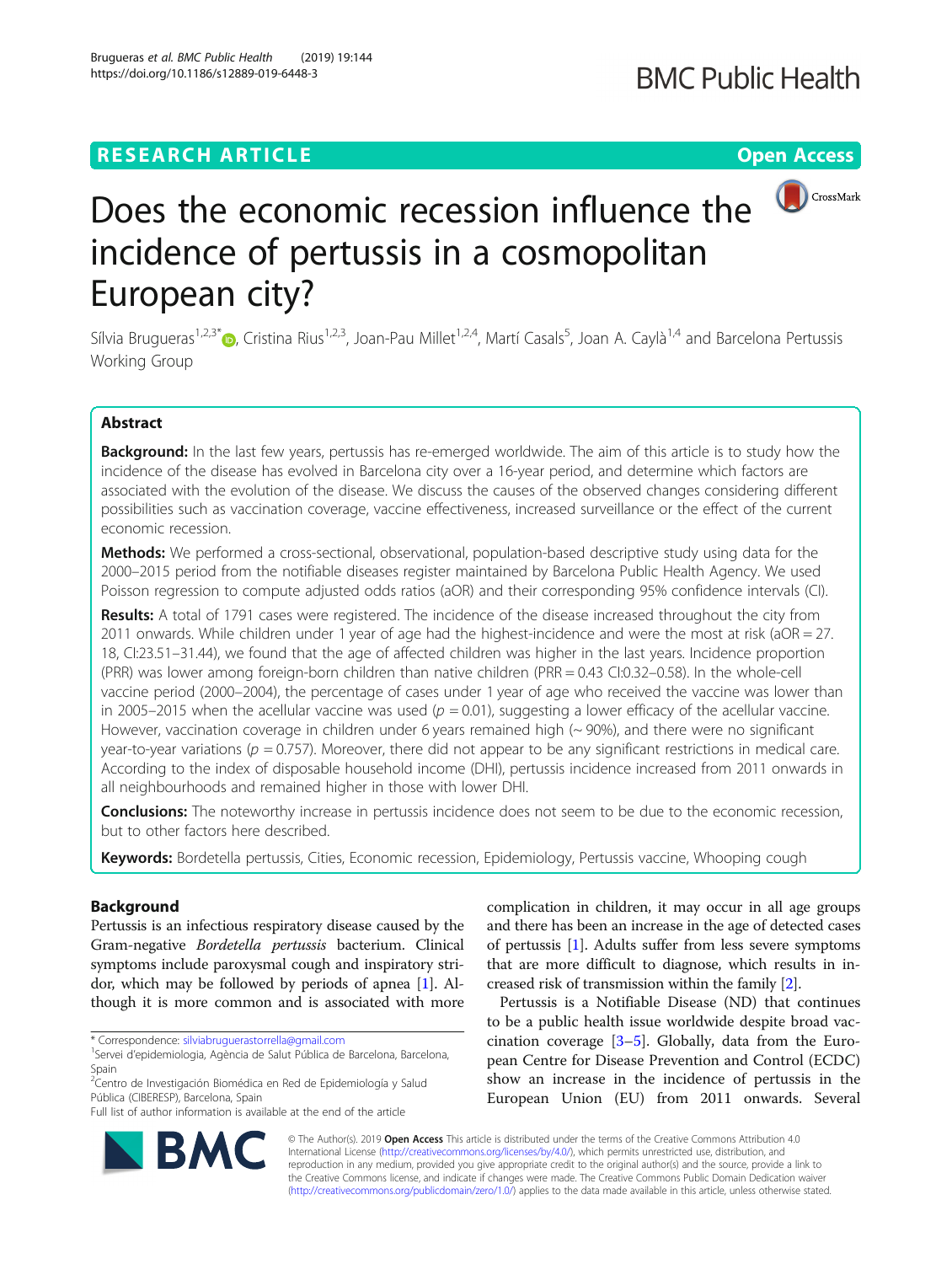countries, including Spain, The Netherlands, Denmark, Belgium, Ireland and the United Kingdom (UK) witnessed an increase in incidence from 2011 onwards, while that in Italy and Greece has remain generally stable [[1](#page-8-0), [6,](#page-8-0) [7](#page-8-0)]. Non-European countries with broad vaccination coverage, such as the United States (US), Australia and Israel have also witnessed a re-emergence of pertussis. However, several reports indicate that this is not a global re-emergence of the disease [\[3](#page-8-0), [7](#page-8-0)–[9\]](#page-8-0).

In several countries, such as the US, Mexico, Croatia and Thailand, economic recessions have been shown to have an impact on communicable diseases because of the subsequent increase in inequalities between different population groups. Disease transmission may increase because of increased contact, poorer living conditions, poorer access to treatment, and lower treatment adherence. In addition, public funding allocated to preventing such diseases may be affected by austerity policies, resulting in decreased care for individuals in greatest need [[10](#page-8-0), [11](#page-8-0)]. The current global economic recession started in 2008, and as yet there are no data on trends in the pertussis incidence in the context of this economic recession at local level.

In the current study we: (i) describe the clinical and epidemiological features of pertussis in Barcelona between 2000 and 2015; (ii) analyse how the incidence of the disease evolved; (iii) evaluate the effect of the type of vaccine administered among children under 1 year old (whole-cell vs acellular vaccine); (iiii) determine which factors are associated with the increasing incidence in the city between 2000 and 2015 considering variables such as the gender, the age group, the socioeconomic status and the period. Through a description of the disease over the years, we discuss the potential etiological factors of this increase and analyse whether the economic recession had an impact in pertussis incidence.

#### Methods

#### Design

Cross-sectional, observational, population-based descriptive study.

#### Population

Pertussis cases of Barcelona notified by clinicians, microbiologists and public health nurses to the register of notifiable diseases (ND register) maintained by the Epidemiology Service of the Barcelona Public Health Agency (BPHA), Spain, between January 1st, 2000 and December 31st, 2015. The population of Barcelona during the period was between 1.503.884 inhabitants in 2000 and 1.609.550 in 2015 [\[12](#page-8-0)].

## Pertussis-related activities

Pertussis cases are reported to the BPHA, which carries out the follow-up of the cases and conducts the study of contacts. The study of contacts consists in reviewing the vaccination status of the contacts and adapting it to the immunisation schedule and administering prophylaxis to all contacts, following the pertussis guidelines of the from the health department of Catalonia. In order to know the vaccination status of the whole population there is a record in the Shared Medical History of Catalonia (HCCC) of the total population that receives healthcare in Catalonia. The immunization coverage in Barcelona has remained high. During the 2010–2015 period, primary vaccination among 1 year old children was between 90 and 95% and the complete vaccine coverage in young people aged 17 years was 68–77% (source: Sistema d'Informació dels Serveis d'Atenció Primària SISAP, Institut Català de la Salut). The immunisation program has remained the same during the study period except for the replacement of the whole-cell vaccine for the acellular vaccine. From 2004 to 2005 the acellular vaccine was administered at all doses.

## Case definition

Cases with a clinical suspicion of pertussis were those in which the typical clinical coughing symptoms were present for two weeks or longer, followed by one or several of the following symptoms: paroxysmal coughing, inspiratory stridor, vomit or apnea after coughing. No laboratory confirmation was available in such cases. A pertussis case was considered confirmed in patients with confirmed infection by B. pertussis using laboratory diagnostic tests, based on culture or Polymerase Chain Reaction (PCR). Confirmed cases also included patients who showed typical clinical symptoms and were epidemiologically related to any other case that had already been confirmed with laboratory tests. Both suspected cases and confirmed cases were considered pertussis cases for the purposes of the current study [[13\]](#page-8-0).

#### Variables

Socio-demographic variables included gender, age (divided in 4 groups according to the most common distribution of pertussis:  $< 1$ , 1-14, 15-29 and  $> 30$  years old), country of origin (native, foreign-born) and socio-economic status (divided in 5 groups, see below). Epidemiological variables were the following: conclusion (confirmed case, suspected case), association with other cases (sporadic, associated) and contact tracing. Clinical variables included symptoms (cough, paroxysmal coughing, inspiratory stridor, vomiting after coughing, apnoea, fever, pneumonia and convulsions), evolution (curation, death), vaccination, proper vaccination, laboratory diagnosis (culture, PCR) and hospital admission.

Vaccination variables included the number vaccinated cases (1 or more doses), non-vaccinated cases and cases of unknown vaccination status.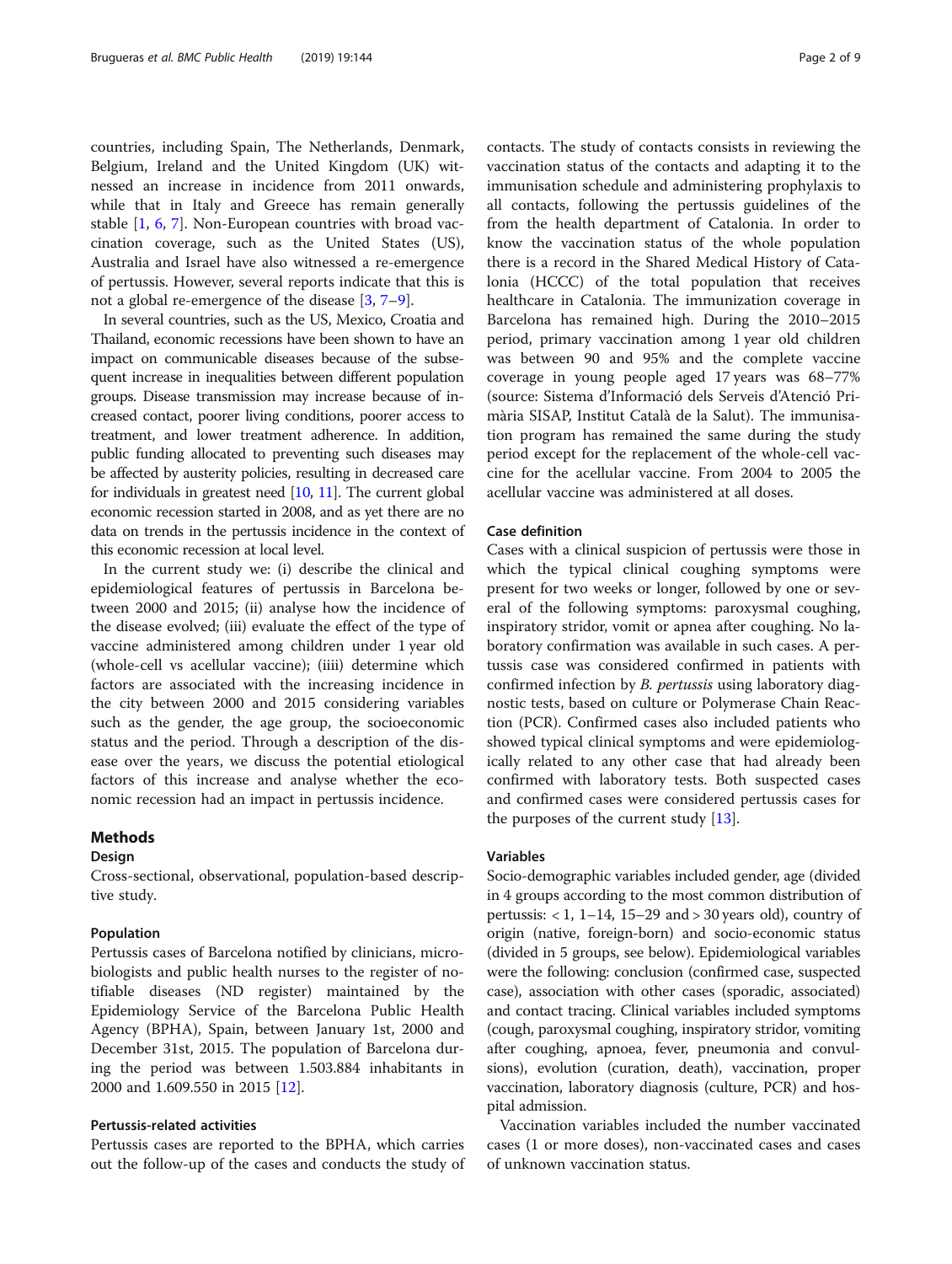Proper vaccination status was defined as follows: people older than 2 years who had been given at least 4 vaccination doses; toddlers between 1 and 2 years of age who had been given at least 3 doses (proper primary vaccination), babies between 6 months and 1 year who had received at least 2 doses; babies between 3 and 6 months who had received at least 1 vaccination doses; all babies less than 3 months old  $[14]$  $[14]$ . The age groups used to analyse the vaccination variables were under 1 year old and under 6 years old.

To determine the socio-economic status of people suffering from pertussis, we classified neighbourhoods of residence -assigned according to the mailing address provided in the survey- according to the index of disposable household income (DHI). The DHI had the following categories: very high (> 159), high (126–159), average (100–125), average-low (between 79 and 99), and low (below 79). The DHI was constructed by analysing the following 5 indicators [[15](#page-8-0)]:

- 1. Percentage of people with a degree: number of residents aged ≥25 years with a diploma, degree, or Ph.D. as a percentage of the total number of residents aged ≥25 years
- 2. Unemployment rate: number of unemployed people as a proportion of the total workforce
- 3. Private cars/1000 residents: number of cars owned by neighbourhood residents\*1000/total residents
- 4. New high-power cars/total of new cars: number of cars less than two years old with more than 16 fiscal horsepower/the total number of cars under two years old (owned by residents; fiscal horsepower refers to a tax on high-powered vehicles in Spain)
- 5. Price of second-hand housing: Unit price of secondhand homes in euros.

Using the year variable, we created a new variable, period, to divide the years of the study into three periods: 2000–2004, 2005–2010 (after vaccines were changed from whole-cell vaccines to acellular vaccines) and 2011–2015 (years of the epidemic). We also created a new variable to identify the pre-recession (2000–2008) and recession periods (2009–2015).

To evaluate the effect of the type of vaccine administered, we created a vaccination period variable and classified children under 1 year old in either the whole-cell vaccine period (2000–2004) or the acellular vaccine period (2005–2015), depending on the type of vaccine received.

We also considered incidence differences between children under 15 years old foreign-born and natives.

## Information sources

Data were obtained from epidemiological surveys carried out by the Barcelona ND register. We used Barcelona city's local census to obtain data on the total population in the city each year, distributed according to gender, age group, and neighbourhood. The DHI was constructed by Barcelona City Council Statistics Department [[15\]](#page-8-0).

## Statistical methods

We conducted a descriptive study of pertussis cases in Barcelona between 2000 and 2015, and calculated the annual incidence proportion of pertussis in the city overall, and according to sex, age group, DHI, and country of origin (number of cases per 100,000 residents). Incidence proportions were obtained by dividing the number of notified pertussis cases by the total population in each group. We also computed the incidence trend line that best fit the observed data. Incidence proportion rate ratio (PRR) in foreign-born under 15 years old versus natives was calculated.

As subanalysis, we compared vaccination coverage before and after the economic recession. We also determined the proportion of cases among children under 1 year old who had received either whole-cell or acellular vaccination, and used univariate analysis to evaluate potential significant differences.

To study the possible risk factors for the incidence of notified pertussis cases at the multivariate level, a generalized linear model (GLM) was used assuming the frequency of the cases followed a Poisson distribution. We performed this analysis using aggregated data (with incidence as the dependent variable) to determine the effect of the following variables on the incidence trend: gender, age group, DHI, and period. The model was adjusted for the variables gender, age group, DHI and period. As the offset of this model the logarithm of the number of population exposures in each group was used. We excluded 6 cases because they lacked data for the neighbourhood variable.

All analyses were performed using SPPS v18.0 and the statistical package R (The R Foundation for Statistical Computing, Vienna, Austria), version 3.1.1. Statistical significance was set at  $p < 0.05$ .

#### Results

A total of 1791 cases of pertussis were included, of which 6.3% were diagnosed between 2000 and 2004, 16.0% between 2005 and 2010, and 77.8% between 2011 and 2015. There was 87.7% of cases classified as confirmed cases. Globally, 41% of cases were confirmed by diagnostic tests, 13.9% by epidemiological contact, and 45.2% using both methods. The remaining 12.3% of cases were classified as suspected cases. 55.9% of the cases were female, 84.9% were natives, and we observed an increase in the average age of cases during the study period. Most cases were from low-average and low DHI neighbourhoods. We also observed an increase in the detection of associated cases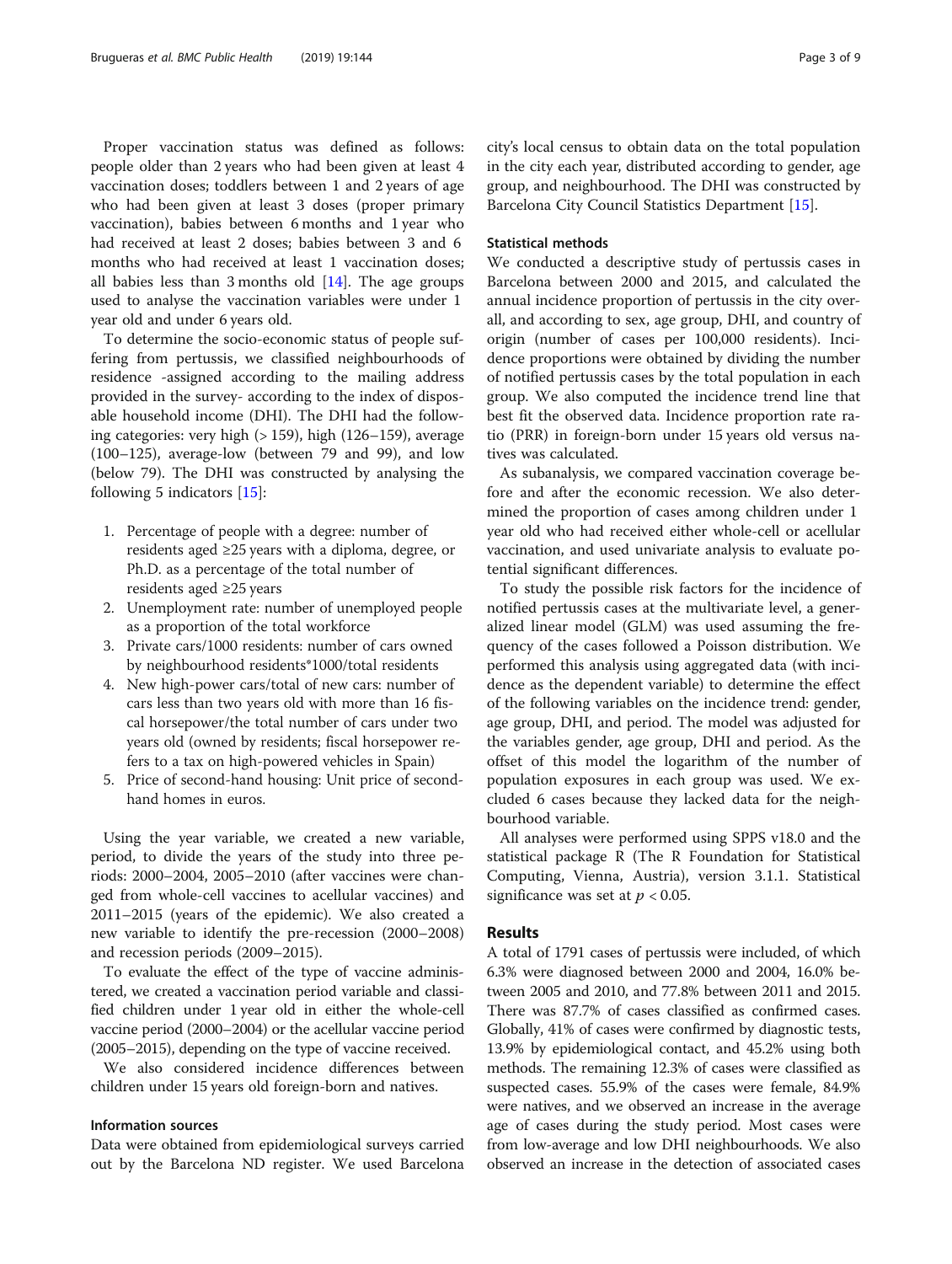in the 2011–2015 period, as well as in the number of contact studies performed (Table [1](#page-4-0)).

The following clinical symptoms were observed in cases: coughing that lasted longer than two weeks (77.8%), paroxysmal coughing (61.3%), inspiratory stridor (27.2%), post-coughing vomiting (29.5%), apnoea (9.5%), fever (5.9%), pneumonia (0.9%), and convulsions (0.1%). There were three deaths during the study period, one in 2008 and two in 2012.

In most cases, hospital admission involved children under 1 year (252/274, 92.0%), and there was a general decrease over time in the percentage of cases under 1 year of age who were admitted to hospital (Table [1](#page-4-0)).

Vaccination coverage remained high, although we found that the proportion of cases with unknown vaccination status increased during the 2011–2015 period, a period in which cases were also found to be generally older. More than 90% of children under 6 years ( $N =$ 791) were vaccinated, 88.9% were properly vaccinated according to their age, and 5.7% were non-vaccinated. Note that parents who are against vaccines only accounted for 3.9% of all cases in children under 6 years, and 68.9% of cases involving non-vaccinated children. Vaccination coverage before (91.3%) and during (90.6%) the economic recession remained very similar  $(p =$ 0.757). Analysing vaccination percentage according to DHI, we found that richer neighbourhoods (very high DHI) included a higher percentage of non-vaccinated cases, as well as a higher percentage of non-vaccinated children under 6 years and under 1 year ( $p < 0.05$ ). Similarly, among vaccinated cases, the highest percentage of incorrect vaccination was observed in very high DHI neighbourhoods in children under 6 years, and in high DHI neighbourhoods in children under 1 year (Table [2\)](#page-5-0).

In the whole-cell vaccine period (2000–2004), 88.0% of cases under 1 year were vaccinated versus the 95.5% of cases under 1 year vaccinated in the acellular vaccine period (2005–2015) ( $p = 0.01$ ). 82.2% of these were properly vaccinated according to their age between 2000 and 2004, and 94.6% in the 2005–2015 period ( $p < 0.001$ ).

We observed a sustained increase ( $\mathbb{R}^2$  = 0.748 see exponential curve, Fig. [1](#page-6-0)a) in the incidence of pertussis in Barcelona 2011 onwards, from 3.1 cases/100,000 residents in 2000 to 16.2/100,000 in 2011, and, following a brief decline, a rise to 37.0 cases/100,000 in 2015. This trend was similar in both males and females (Fig. [1](#page-6-0)a).

In terms of age, the highest incidence observed during the study period was among children under 1 year old. The incidence remained very low in the rest of the population until 2011, after which we observed an increase among 1 to 14-year-olds that persisted until 2015 (Fig. [1](#page-6-0)b).

Grouping cases according to DHI, we did not observe a stable distribution during years of low incidence, although the incidence was generally higher in poorer

neighbourhoods. From 2011 onwards, incidence increased in all neighbourhoods, and remained higher in those with lower DHI (Fig. [1](#page-6-0)c).

In terms of country of origin, we found that the incidence in children under 15 years old was higher among natives than among foreign-born (PRR = 0.43 CI: 0.32– 0.58) (Fig. [1](#page-6-0)d).

Multivariate analysis showed that the increased incidence observed between 2000 and 2015 was associated with being female  $(aOR = 1.12, CI:1.02-1.23)$  and being a case during the  $2011-2015$  period  $(aOR = 1.75,$ CI:1.54–2.00). We also observed trend related to age-group, with the strongest association among children less than 1 year old  $(aOR = 27.18, CI:23.51-31.44)$ . In terms of socio-economic status, we did not observe marked differences between neighbourhoods, although there was a general tendency (Table [3](#page-6-0)).

#### **Discussion**

In this study we have described evolution of pertussis in Barcelona city between 2000 and 2015. We observed a steady increase in incidence since 2010, which is in line with the trends observed elsewhere in Spain and in other European countries  $\left[1, 7\right]$  $\left[1, 7\right]$  $\left[1, 7\right]$  $\left[1, 7\right]$  $\left[1, 7\right]$ . The trend in pertussis incidence in recent decades follows a U-shaped curve, both in Spain and in other countries, such as the US and the UK. This is a similar pattern to that described for other communicable diseases, and requires greater focus on this disease and its control  $[6, 7, 9, 16]$  $[6, 7, 9, 16]$  $[6, 7, 9, 16]$  $[6, 7, 9, 16]$  $[6, 7, 9, 16]$  $[6, 7, 9, 16]$  $[6, 7, 9, 16]$  $[6, 7, 9, 16]$  $[6, 7, 9, 16]$ . Despite the periodicity of the disease we can see in other studies that the last epidemic wave of pertussis shows an increasing trend of the disease  $[6, 14, 17]$  $[6, 14, 17]$  $[6, 14, 17]$  $[6, 14, 17]$  $[6, 14, 17]$  $[6, 14, 17]$ .

This increase does not seem to be related either to limitations in healthcare assistance (healthcare for communicable diseases was maintained in Barcelona, despite the economic recession and Royal Decree 16/12 which hinders access to the healthcare card among immigrants [[18\]](#page-8-0)) or to vaccination issues (vaccination coverage in Barcelona remained high over the years). The global rise in cases with unknown vaccination status was due to an increase in the age of cases; such a rise is not observed in the under 6 years and under 1 year age groups. Although the action of the anti-vaccination movement have been associated with a higher disease risk, this remains a minority group in Barcelona [\[19\]](#page-8-0). Several Spanish studies have shown the need for new vaccination strategies and more effective vaccines, given that a high percentage of cases is properly vaccinated [\[6](#page-8-0), [14](#page-8-0), [20](#page-8-0)]. Globally, several authors have suggested that vaccination strategies should be reformulated, as a result of their limited efficacy [[5,](#page-8-0) [7,](#page-8-0) [21](#page-8-0)].

The percentage of cases under 1 year of age who received the vaccine was lower in 2000–2004 (when the whole-cell vaccine was used) than in 2005–2015 (in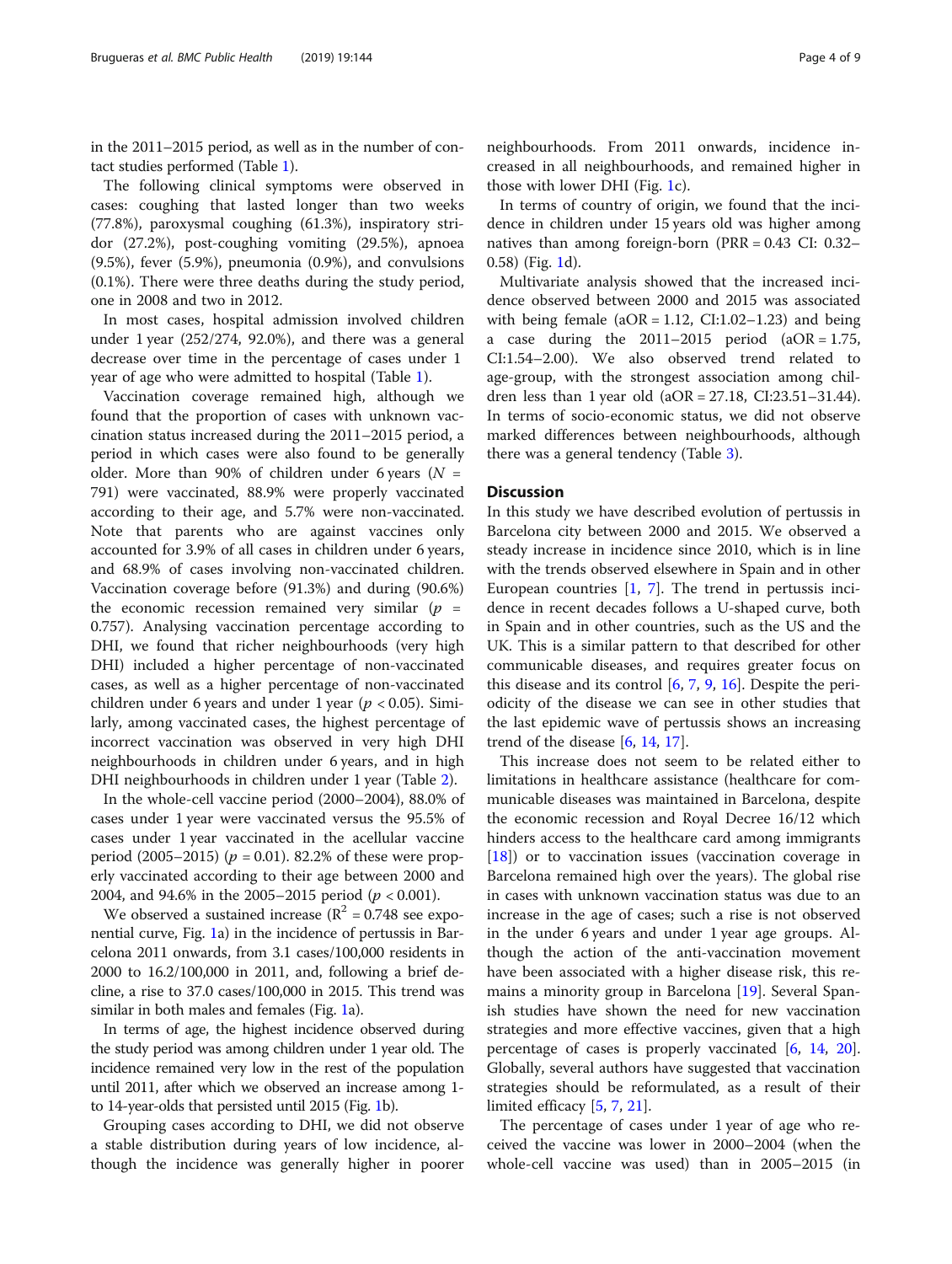|                                              | 2000-2004 N (%) | 2005-2010 N (%) | 2011-2015 N (%) | Total N (%)  |
|----------------------------------------------|-----------------|-----------------|-----------------|--------------|
| All                                          | 112(6.3)        | 286 (16.0)      | 1393 (77.8)     | 1791 (100.0) |
| Confirmed                                    | 97 (86.6)       | 220 (76.9)      | 1253 (89.9)     | 1570 (87.7)  |
| Suspected                                    | 15 (13.4)       | 66 (23.1)       | 140 (10.1)      | 221 (12.3)   |
| Gender                                       |                 |                 |                 |              |
| Female                                       | 69 (61.6)       | 160 (55.9)      | 772 (55.4)      | 1001 (55.9)  |
| Male                                         | 43 (38.4)       | 124 (43.4)      | 621 (44.6)      | 788 (44.0)   |
| Age group                                    |                 |                 |                 |              |
| $<$ 1 year                                   | 83 (74.1)       | 128 (45.1)      | 221 (15.9)      | 432 (24.1)   |
| $1-14$ years                                 | 20 (17.9)       | 89 (31.3)       | 782 (56.1)      | 891 (49.7)   |
| 15-29 years                                  | 6(5.4)          | 22(7.7)         | 63 (4.5)        | 91(5.1)      |
| $> 30$ years                                 | 3(2.7)          | 45 (15.8)       | 327 (23.5)      | 375 (20.9)   |
| Country of origin                            |                 |                 |                 |              |
| Native                                       | 83 (74.1)       | 220 (76.9)      | 1217 (87.4)     | 1520 (84.9)  |
| Foreign-born                                 | 7(6.3)          | 26 (9.1)        | 122 (8.8)       | 155 (8.7)    |
| Unknown                                      | 22 (19.6)       | 40 (14.0)       | 54 (3.9)        | 116(6.5)     |
| Index of Disposable Household Income (DHI)   |                 |                 |                 |              |
| Very high                                    | 4(3.6)          | 15(5.2)         | 77 (5.5)        | 96 (5.4)     |
| High                                         | 4(3.6)          | 18(6.3)         | 77 (5.5)        | 99 (5.5)     |
| Average                                      | 19 (17.0)       | 58 (20.3)       | 325 (23.3)      | 402 (22.4)   |
| Low-average                                  | 41 (36.6)       | 90 (31.5)       | 498 (35.8)      | 629 (35.1)   |
| Low                                          | 41 (36.6)       | 105 (36.7)      | 413 (29.6)      | 559 (31.2)   |
| Unknown                                      | 3(2.7)          | 0(0.0)          | 3(0.2)          | 6(0.3)       |
| Case type                                    |                 |                 |                 |              |
| Associated                                   | 18(16.1)        | 127 (44.4)      | 824 (59.2)      | 969 (54.1)   |
| Sporadic                                     | 94 (83.9)       | 159 (55.6)      | 569 (40.8)      | 822 (45.9)   |
| Contact tracing                              |                 |                 |                 |              |
| Yes                                          | 36 (32.1)       | 216 (75.5)      | 1130 (81.1)     | 1382 (77.2)  |
| No                                           | 76 (67.9)       | 70 (24.5)       | 263 (18.9)      | 409 (22.8)   |
| Vaccination                                  |                 |                 |                 |              |
| Yes                                          | 92 (82.1)       | 236 (82.5)      | 1005 (72.1)     | 1333 (74.4)  |
| No                                           | 8(7.1)          | 25 (8.7)        | 97 (7.0)        | 130(7.3)     |
| Unknown                                      | 12 (10.7)       | 25 (8.7)        | 291 (20.9)      | 328 (18.3)   |
| Hospital admission in < 1 year ( $N = 432$ ) |                 |                 |                 |              |
| Yes                                          | 64 (77.1)       | 83 (64.8)       | 105 (47.5)      | 252 (58.3)   |
| No                                           | 19 (22.9)       | 45 (35.2)       | 116 (52.5)      | 180 (41.7)   |

<span id="page-4-0"></span>Table 1 Distribution of pertussis cases according to epidemiological variables

Barcelona, 2000–2015

which the acellular vaccine was used). Moreover, the latter period was characterised by a higher proportion of properly vaccinated cases. These results agree with the hypothesis of lower efficacy of the acellular vaccine than the whole-cell vaccine [\[7](#page-8-0), [22](#page-8-0), [23](#page-8-0)].

Apart from the lower efficacy of the acellular vaccine, the increased incidence could be due to a genetic change in the bacteria. Bacterial antigens are known to change over time, and they no longer coincide with the antigenic

profile of currently vaccines [\[24\]](#page-8-0). The increased incidence could also be due to faster, more sensitive diagnostic tests, improved epidemiological surveillance, better registry systems, and greater awareness by healthcare professionals [[3,](#page-8-0) [7](#page-8-0)]. However, US- and UK-based study suggests that asymptomatic transmission could be key for the re-emergence of pertussis [\[25\]](#page-8-0). Moreover, pertussis often goes unrecognized among patients. The lack of characteristic symptoms is more common in adults, as opposed to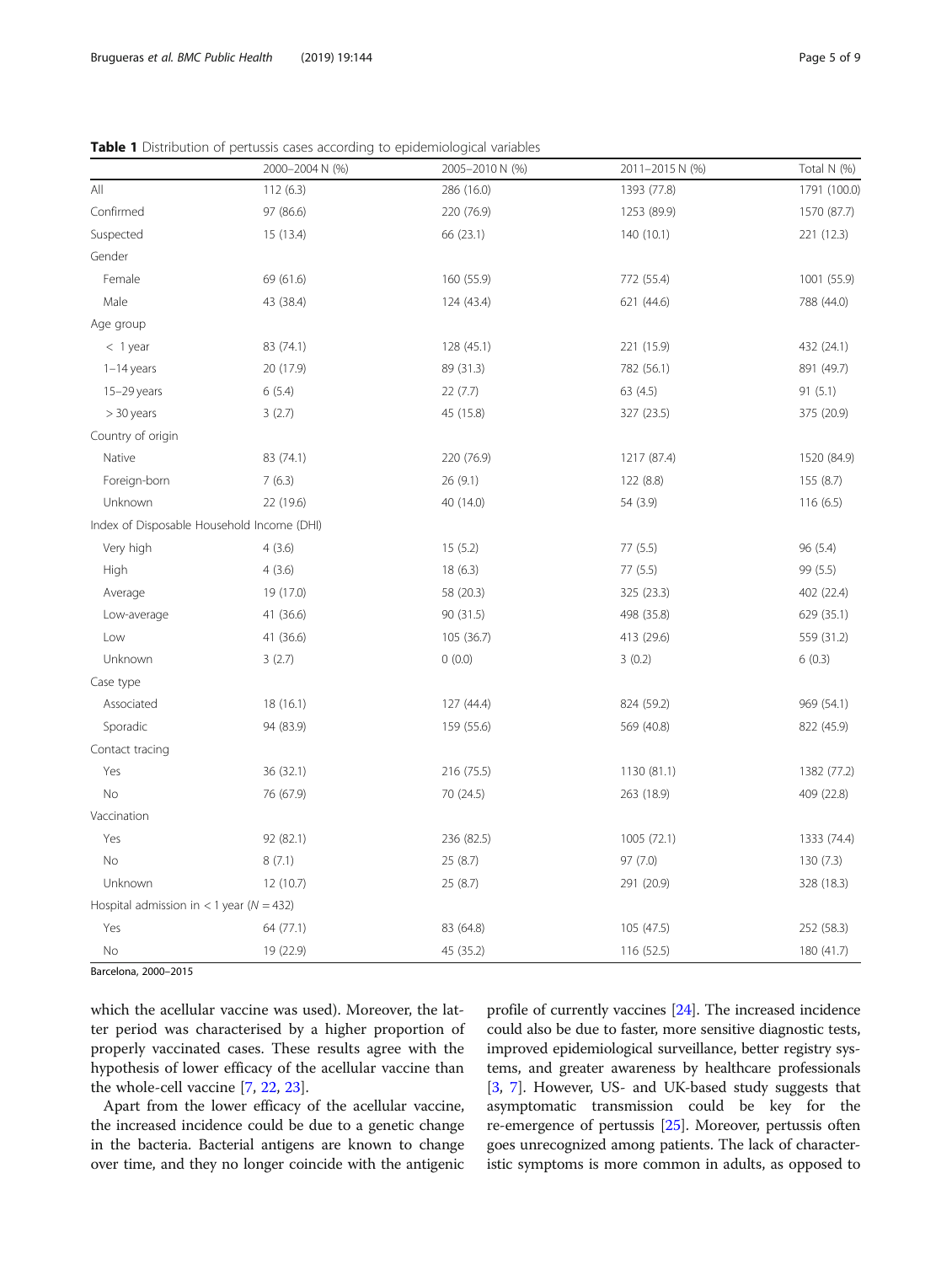<span id="page-5-0"></span>

| Table 2 Vaccination status in pertussis cases according to age group and disposable household income. Barcelona, 2000–2015 |  |
|----------------------------------------------------------------------------------------------------------------------------|--|
|----------------------------------------------------------------------------------------------------------------------------|--|

|                               | Age group   | Vaccinated N (%) | Non-vaccinated N (%) | Unknown vaccination<br>status $N$ (%) | Proper vaccination in<br>vaccinated cases N (%) |
|-------------------------------|-------------|------------------|----------------------|---------------------------------------|-------------------------------------------------|
| All categories ( $N = 1791$ ) | Overall     | 1333 (74.4)      | 130(7.3)             | 328 (18.3)                            | 1146 (86.2)                                     |
|                               | $< 6$ years | 718 (90.8)       | 45(5.7)              | 28(3.5)                               | 635 (88.9)                                      |
|                               | $<$ 1 year  | 406 (94.0)       | 15(3.5)              | 11(2.5)                               | 371 (92.3)                                      |
| Very high DHI $(N = 96)$      | Overall     | 65 (67.7)        | 12(12.5)             | 19 (19.8)                             | 52 (80.0)                                       |
|                               | $< 6$ years | 37 (78.7)        | 8(17.0)              | 2(4.3)                                | 31 (83.8)                                       |
|                               | $<$ 1 year  | 16 (76.2)        | 4(19.1)              | 1(4.8)                                | 15 (93.8)                                       |
| High DHI $(N = 99)$           | Overall     | 73 (73.7)        | 11(11.1)             | 15(15.2)                              | 60 (82.2)                                       |
|                               | $< 6$ years | 36 (85.7)        | 4(9.5)               | 2(4.8)                                | 32 (88.9)                                       |
|                               | $<$ 1 year  | 18 (94.7)        | 0(0.0)               | 1(5.3)                                | 15(83.3)                                        |
| Average DHI $(N = 402)$       | Overall     | 280 (69.7)       | 29(7.2)              | 93 (23.1)                             | 239 (85.4)                                      |
|                               | $< 6$ years | 148 (88.6)       | 9(5.4)               | 10(6.0)                               | 127 (85.8)                                      |
|                               | $<$ 1 year  | 95 (94.1)        | 3(3.0)               | 3(3.0)                                | 87 (91.6)                                       |
| Average-low DHI ( $N = 629$ ) | Overall     | 464 (73.8)       | 42(6.7)              | 123 (19.6)                            | 401 (86.4)                                      |
|                               | $< 6$ years | 236 (91.1)       | 15(5.8)              | 8(3.1)                                | 212 (89.8)                                      |
|                               | $<$ 1 year  | 120 (94.5)       | 5(3.9)               | 2(1.6)                                | 109 (90.8)                                      |
| Low DHI $(N = 559)$           | Overall     | 447 (80.0)       | 36(6.4)              | 76 (13.6)                             | 394 (88.1)                                      |
|                               | $< 6$ years | 257 (95.2)       | 9(3.3)               | 4(1.5)                                | 233 (90.7)                                      |
|                               | $<$ 1 year  | 153 (96.8)       | 3(1.9)               | 2(1.3)                                | 145 (94.8)                                      |

DHI disposable household income

children. In this sense, a review of studies from several countries showed the high seroprevalence of B. pertussis compared to the number of diseases that were notified [[26](#page-8-0)]. This findings emphasise the need for better and maintained epidemiological surveillance in the entire population.

While children under 1 year are the most vulnerable age group, and the group with the highest disease incidence, we observed an increase among children older than 1 year and among teenagers. This increase in the age of cases may be due to greater awareness among healthcare professionals, leading to increased diagnosis among teenagers and adults (symptoms are less severe in these groups and thus harder to identify). The absence of characteristic symptoms results in greater diagnosis delay, such that other individuals are exposed to infected individuals for longer. This increase in age could also be due to reduced acquired immunity over time, which is attributed to the change in vaccine from whole-cell to an acellular vaccine and to reduced natural immunity after several years of low disease incidence, which does not allow immunity to be strengthened through naturally occurring disease [\[3](#page-8-0), [6](#page-8-0), [22,](#page-8-0) [23,](#page-8-0) [27](#page-8-0), [28](#page-8-0)]. This decrease in immunity may have caused increased transmission between older children, teenagers and adults, who would in turn transmit the disease to younger children [\[2](#page-8-0), [29,](#page-8-0) [30](#page-8-0)]. Other studies have also described increased reporting of cases at older ages, despite correct vaccination coverage [[4](#page-8-0), [9](#page-8-0), [31](#page-8-0)–[33](#page-8-0)]. This change highlights a need for a booster dose in vaccination schedules during teenage years.

The decline in the number of cases under 1 year of age who were admitted to hospital could be because formerly only the most severe cases were notified, because of improved hospital admission criteria, or because the disease appears in less severe forms that do not require hospitalization. This could also be related to earlier more precise diagnoses, and the use of faster, more sensitive diagnostic techniques.

Moreover, native children aged 0–14 years show higher disease incidence than among foreign-born children, in spite of the economic recession. This could be because low-income countries still use the whole-cell vaccine, which provides a longer-lasting immunity. In addition, immigrant children from countries with a high incidence of pertussis would have higher natural immunity.

Examining neighbourhoods according to DHI, we found that those with very high DHI had a lower incidence of pertussis. However, although these neighbourhoods have fewer cases, they show a higher percentage of non-vaccinated and not correctly vaccinated cases. Thus, some cases of infection may have occurred because of improper vaccination. As for all communicable disease, most cases of pertussis cluster in disadvantaged neighbourhoods in large cities, where poorer living conditions such as poor hygiene or overcrowding in small apartments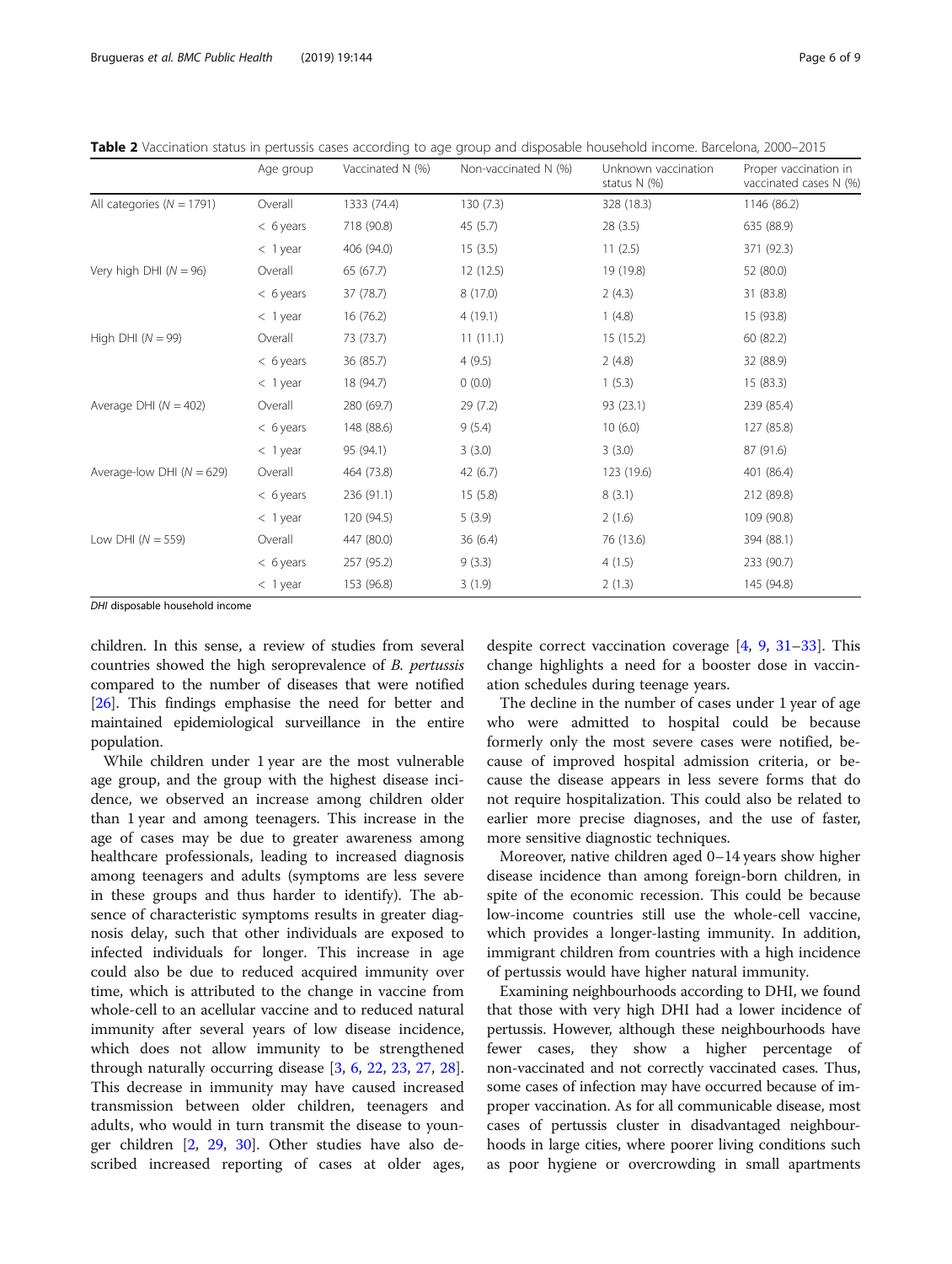<span id="page-6-0"></span>

Table 3 Analysis of factors associated with pertussis incidence in Barcelona, 2000–2015

| Variables | Categories    | cOR   | 95%CI         | aOR   | 95%CI         |
|-----------|---------------|-------|---------------|-------|---------------|
| Gender    | Male          | 1     |               | 1     |               |
|           | Female        | 0.87  | $0.80 - 0.96$ | 1.12  | $1.02 - 1.23$ |
| Age group | $<$ 1 year    | 23.13 | 20.13-26.57   | 27.18 | 23.51-31.44   |
|           | $1-14$ years  | 6.64  | 5.89-7.50     | 6.80  | $6.03 - 7.69$ |
|           | $15-29$ years | 1.70  | $1.34 - 2.12$ | 1.76  | $1.39 - 2.20$ |
|           | $>$ 30 years  | 1     |               | 1     |               |
| DHI       | V.high-high   | 1     |               | 1     |               |
|           | Average       | 1.21  | $1.02 - 1.44$ | 1.31  | $1.10 - 1.55$ |
|           | Average-low   | 1.63  | 1.39-1.91     | 1.64  | $1.40 - 1.94$ |
|           | Low           | 1.71  | $1.46 - 2.02$ | 1.62  | $1.37 - 1.91$ |
| Period    | 2000-2004     | 2.23  | $1.78 - 2.77$ | 1.11  | $0.88 - 1.38$ |
|           | 2005-2010     | 1     |               |       |               |
|           | 2011-2015     | 1.24  | $1.09 - 1.41$ | 1.75  | 1.54-2.00     |

Adjusted for the variables gender, age group, DHI and period DHI disposable household income, cOR crude odds ratio, aOR adjusted odds ratio, CI confidence interval

leads to increased disease transmission [[34](#page-8-0)–[36\]](#page-8-0). However, note that health-related actions should not be limited to these neighbourhoods, as multivariate analysis shows that all neighbourhoods in the city are at risk of a similar increase in incidence. This shows that, despite the economic recession, neighbourhoods with low DHI have not been disproportionately affected.

Our multivariate analysis showed a remarkable association between the pertussis and children under 1 year of age. Thus, this age group should be the focus of resources and future health-related actions, and it would be also be necessary to promote vaccination in pregnant women.

Although economic recessions have previously been linked to negative impacts on child health [[37](#page-8-0)], the current recession does not seem to have affected access to the healthcare system or vaccination coverage, and foreign-born children were not more seriously afflicted than native children. Thus, the increase detected is due to other factors mentioned above, such as vaccine effectiveness, reduced immunity, gene changes in B. pertussis, and the availability of new diagnostic tests.

A possible limitation of the study is under-diagnosis and under-notification of the disease, mostly in adult population, as well as the absence of data on their vaccination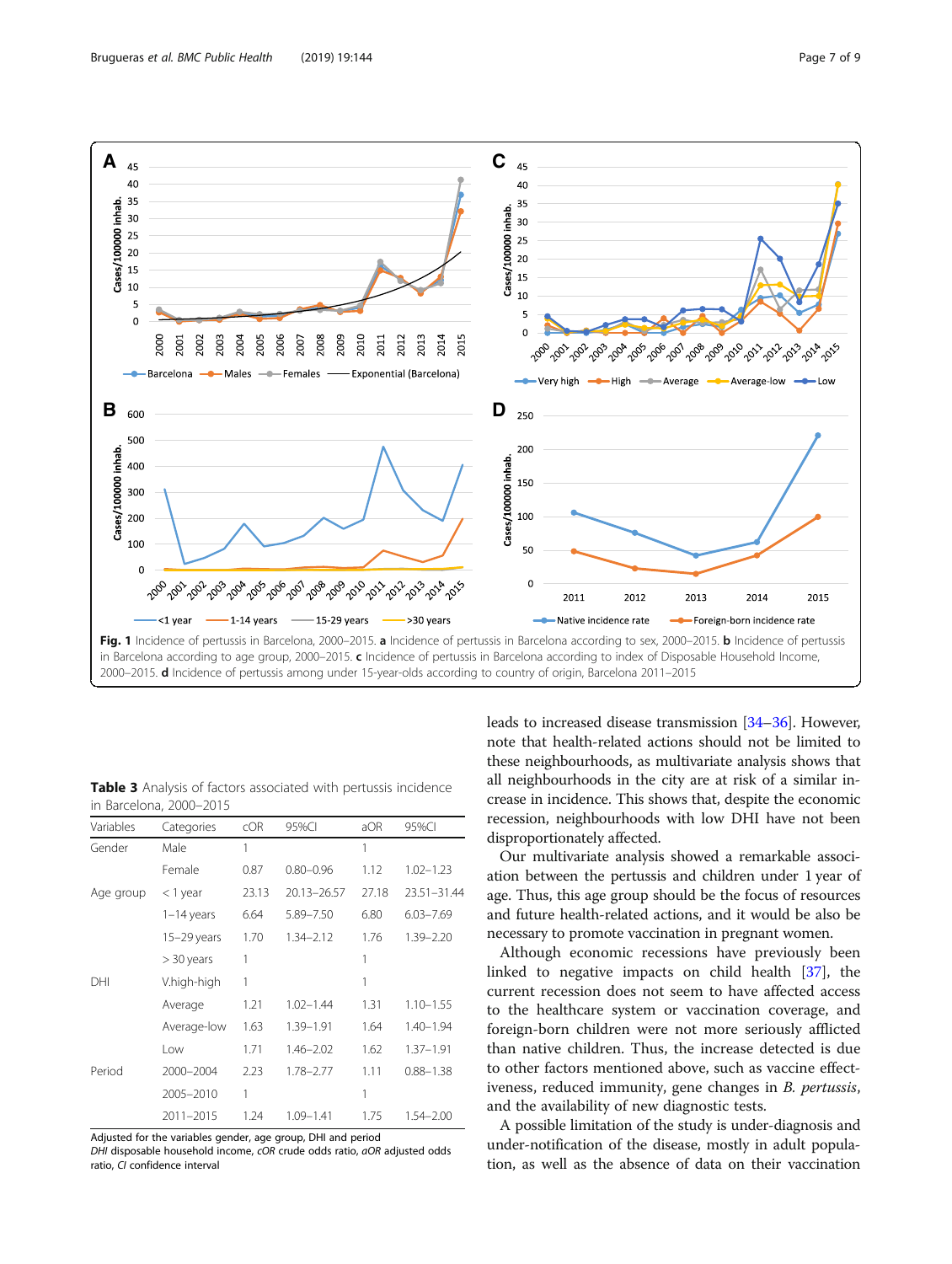status. Nonetheless, this is a population-based study of Barcelona city that includes 16 years of data from the BPHA registry. In addition, socio-economic level was determined using a DHI indicator created by Barcelona City Council. Given the high number of cases and their follow-up, we consider this to be a valid study of considerable scientific interest.

## Conclusions

The noteworthy increase in pertussis incidence does not seem to be due to the economic recession, but to other factors such as vaccine effectivity or genetic change in the bacteria. The increased incidence could also be due to faster, more sensitive diagnostic tests, improved epidemiological surveillance, better registry systems and greater awareness by healthcare professionals. Another key factor could be asymptomatic transmission and the absence of characteristic symptoms among infected people. Although we observed an increase in the age of cases, children under 1 year continue to be the most vulnerable age group, and the group with the highest disease incidence. According to the index of DHI, we observed that neighbourhoods with low DHI have not been disproportionately affected. However, pertussis incidence increased from 2011 onwards in all neighbourhoods and remained higher in those with lower DHI.

In conclusion, we consider that the following measures should be undertaken to improve the epidemiology of the disease: (i) prioritize preventive measures to prevent transmission to most vulnerable groups including children under 1 year such as vaccinate pregnant women; (ii) intensify epidemiological surveillance in the entire population.

#### Abbreviations

aOR: adjusted odds ratio; BPHA: Barcelona Public Health Agency; CI: confidence intervals; cOR: crude odds ratio; DHI: disposable household income; ECDC: European Centre for Disease Prevention and Control; EU: European Union; GLM: generalized linear model; ND: Notifiable Disease; OR: odds ratio; PCR: Polymerase Chain Reaction; PRR: Incidence proportion rate ratio; UK: United Kingdom; US: United States

#### Acknowledgements

The authors would like to thank all the public health nurses of BPHA for their support and contributions to this study. This study would not have been possible without the participation of the committed team from the BPHA. We would also like to extend our thanks to the Barcelona Pertussis Working Group for his participation and assistance in this project. We are very grateful for the reporting of pertussis cases done in the years 2000 to 2015 by the health care centres and hospitals of Barcelona. Finally, we also would like to thank to Tomas Perez-Porcuna, Andrea Martin, Toni Soriano and Antoni Noguera for their contributions in the discussion of the results. Barcelona Pertussis Working Group: Pere Simón, Anna de Andrés, Roser Clos, Montse Ricart, Miriam Ros, Maria José Santomà, Pilar Gorrindo, Pilar Palau, Montse Cunillé, Eva Masdeu, Ingrid Avellanés (Agència de Salut Pública de Barcelona, Barcelona, Spain), Jose Ángel Rodrigo, Gema Codina, Maria Teresa Martin, Juan José González (Hospital Universitari Vall Hebrón, Barcelona, Spain), Sònia Brió (Hospital de la Santa Creu i Sant Pau, Barcelona, Spain), Jessica Del Carpio, Andrea Otero (Hospital Universitari Dexeus, Barcelona, Spain), Álvaro Díaz (Hospital de Nens de Barcelona, Barcelona, Spain), Núria López (Hospital del Mar, Barcelona, Spain), Montse Vaqué, Pere Sala, Marta Calsina, Yolanda Meije (Hospital de Barcelona, Barcelona, Spain), Eulàlia

Guasch, Maria Rosa Pascual (Centre d'Atenció Primària Via Barcino, Barcelona, Spain), Carme Palasi (Centre d'Atenció Primària Sardenya, Barcelona, Spain), Anna Luz Moro (Centre d'Atenció Primària Larrard, Barcelona, Spain), Manel Enrubia (Centre d'Atenció Pediàtrica Integral Barcelona Esquerra, Barcelona, Spain), Gemma Monsó (Centre d'Atenció Primària Rio de Janeiro, Barcelona, Spain), Joan Martí Solé (Centre d'Atenció Primària Sant Andreu, Barcelona, Spain), Paloma Rodríguez, Helena Pallarès, Antoni Salvà (Consorci d'Atenció Primària de Salut Barcelona Esquerra, Barcelona, Spain), Ángeles Ferrández (Centre d'Atenció Primària Ciutat Meridiana, Barcelona, Spain), Ana María Hostalot (Centre d'Atenció Primària Pare Claret, Barcelona, Spain), María Carmen Muñoz (Hospital Sant Joan de Déu, Barcelona, Spain). Corresponding autor: Anna de Andrés; [aandres@aspb.cat](mailto:aandres@aspb.cat)

#### Ethical approval and consent to participate

All data were treated and analysed according to the ethical guidelines for human experimentation defined in the Declaration of Helsinki (1964) and reviewed by the World Health Organization in Fortaleza (Brazil) in 2013 [\[38](#page-8-0)]. Data and registers were made anonymous to guarantee their confidentiality. The study complies with Spanish Organic Law on Personal Data Protection (15/1999) [\[39](#page-8-0)].

This study was evaluated and approved by the Clinical Research Ethics Committee of Parc de Salut Mar (CEIC – Parc Salut Mar, project 2013/5246/I). Consent to participate was not applicable for this study.

#### Funding

No additional funding was required for the preparation of this article.

#### Availability of data and materials

The datasets generated and/or analysed during the current study are not publicly available due to the data belong to the Barcelona Public Health Agency that is a public institution where data of residents of Barcelona are collected and kept. According to the data protection law and the regulations of the entity, data can not be disseminated or shared but are available from the corresponding author on reasonable request.

#### Authors' contributions

SB participated in the design and development of the study, carried out the data analysis and interpretation, and drafted the manuscript. JPM formulated the idea, participated in the design of the study and supervised the analysis and interpretation of the results, and the drafting of the manuscript. CR participated in the study design and supervised the development of the study, the analysis and the drafting of the manuscript. MC performed the statistical analyses and interpretation and commented on the manuscript. JAC participated in the idea and design, data analysis and interpretation, and critically revised the manuscript. The Barcelona Pertussis Working Group participated in the acquisition of data through the diagnostic, treatment, follow up and notification of the pertussis cases, entered the data in the database, revised the content of the manuscript critically and supervised and approved the draft of the manuscript. All authors read and approved the final manuscript.

#### Consent for publication

Not applicable.

#### Competing interests

The authors declare that they have no competing interests.

## Publisher's Note

Springer Nature remains neutral with regard to jurisdictional claims in published maps and institutional affiliations.

#### Author details

<sup>1</sup>Servei d'epidemiologia, Agència de Salut Pública de Barcelona, Barcelona, Spain. <sup>2</sup>Centro de Investigación Biomédica en Red de Epidemiología y Salud Pública (CIBERESP), Barcelona, Spain. <sup>3</sup>Departamento de Pediatría, Obstetricia y Ginecología y Medicina Preventiva, Facultad de Medicina, Universidad .<br>Autónoma de Barcelona, Barcelona, Spain. <sup>4</sup>Tuberculosis Research Unit Foundation (fuiTB), Barcelona, Spain. <sup>5</sup>Sport and Physical Activity Studies Centre (CEEAF), University of Vic-Central University of Catalonia (UVic-UCC), Barcelona, Spain.